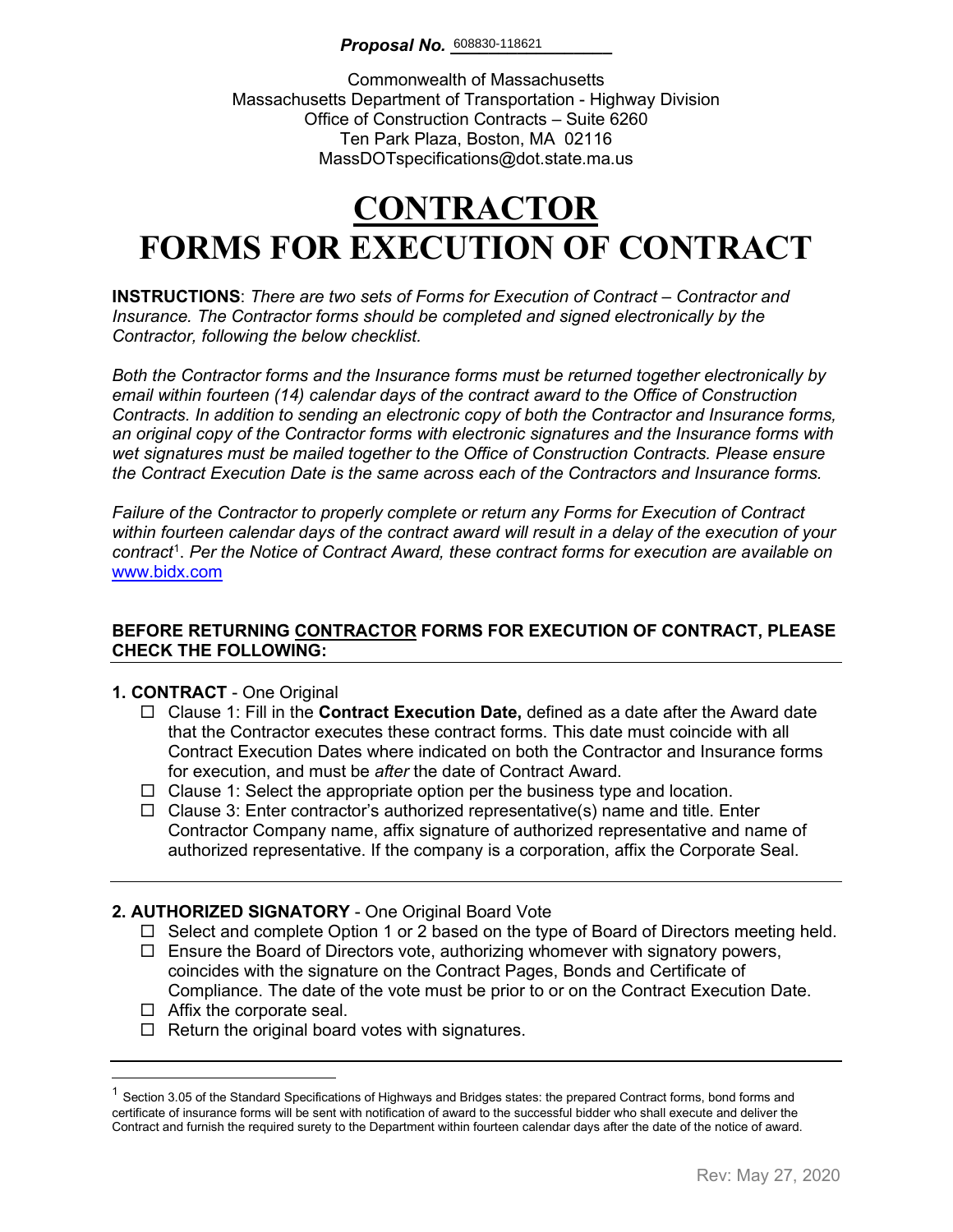### **3. CERTIFICATION OF CONTRACTOR AND MASSDOT** - One Original

- $\Box$  This form is required only on federal aid projects (if provided within Forms for Execution).
- $\Box$  Complete the Certification of Contractor section on the top half of this page. Sign and enter the Contract Execution Date.

#### **4. CERTIFICATE OF COMPLIANCE** - One Original

- $\Box$  Enter authorized signatory name and title, company name, and address for principle place of business.
- $\Box$  Sign, enter title, name, and Contract Execution Date.

#### **5.1 DOCUMENT 00859 CONTRACTOR/SUBCONTRACTOR CERTIFICATION** - One Original

- $\Box$  Enter the prime contractor name and date (must be the contract execution date). The contract number, project number, federal aid number (if applicable), location, and description will be completed by MassDOT. Do not enter a Subcontractor name.
- $\Box$  Complete only Part 1 at this time. Check off documents used for the project. Check the forms required for all *non-*M/W/SDV/DBEs.
	- $\circ$  For all projects (federal aid and non-federal aid), the following Documents are required: 00820, 00821, 00859, 00860
	- o For non-federal aid (NFA) projects, Document 00761 is required in addition to:
		- For Joint Check arrangements, Document B00846 is required.
		- **For Joint Ventures, Document B00847 is required.**
	- o For federal aid (FA) projects:
		- **For Joint Check arrangements, Document B00855 is required.**
		- For Joint Ventures, Document B00856 is required.
		- For trainee(s) requirements (Federal On-the-Job Training), 00875 is required.
- $\Box$  Enter the date. Sign and enter name of authorized signatory of the prime contractor.
- **Do not complete Part 2 Subcontractor Certification at this time.** This section should be completed at a later date following the execution of these contract forms.

#### **5.2 DOCUMENT 00859 CONTRACTOR/SUBCONTRACTOR CERTIFICATION (2nd Copy)** -

One Original (Only Applicable if Contract Includes DBE or M/W/SDVBE Requirements)

- $\Box$  A 2<sup>nd</sup> copy of the Document 00859 is only required if the contract contains federal DBE or state M/W/SDVBE requirements. The  $2^{nd}$  copy should indicate the forms required for all such DBEs or M/W/SDVBEs.
- $\Box$  Enter the prime contractor name and date (must be the contract execution date). The contract number, project number, federal aid number (if applicable), location, and description will be completed by MassDOT. Do not enter a Subcontractor name.
- $\Box$  Complete only Part 1. Check off documents used for the project. If the project has DBE or M/W/SDVBE requirements, the second copy of Document 00859 must indicate required forms for DBEs or M/W/SDVBEs.
	- $\circ$  For all projects (federal aid and non-federal aid), the following Documents are required: 00820, 00821, 00859, 00860
	- o For non-federal aid (NFA) projects, Document 00761 is required in addition to:
		- If there is an M/WBE and/or SDVBE goal, Document 00718 is required
			- **If there is an M/WBE goal, B00842 and B00843 are required**
		- **If there is an SDVBE goal, B00844 and B00845 are required**
		- **For Joint Check arrangements, Document B00846 is required.**
		- **For Joint Ventures, Document B00847 is required.**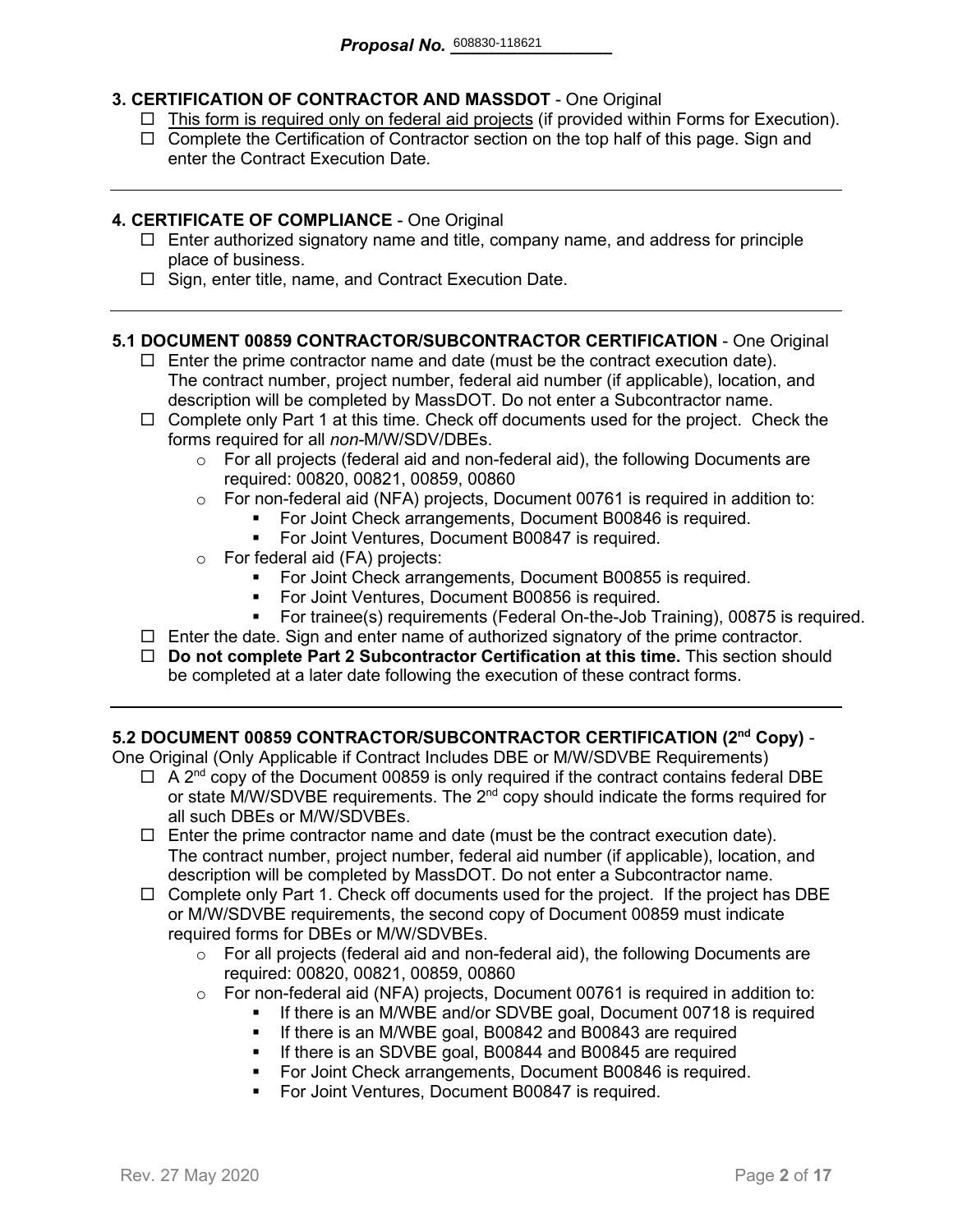- o For federal aid (FA) projects:
	- If there is a DBE goal, Documents 00719, B00853, B00854 are required.
	- For Joint Check arrangements, Document B00855 is required.
	- **For Joint Ventures, Document B00856 is required.**
	- For trainee(s) requirements (Federal On-the-Job Training), 00875 is required.
- $\Box$  Enter the date. Sign and enter name of authorized signatory of the prime contractor.
- **Do not complete Part 2 Subcontractor Certification at this time.** This section should be completed at a later date following the execution of these contract forms.

#### **6. OUT OF STATE CERTIFICATE (SAMPLE)** - One Original

- $\Box$  If your corporation is not located in Massachusetts, an Out of State Certificate certifying that you are eligible to do business in the Commonwealth of Massachusetts must be submitted. This certificate is obtained at the Secretary of State's office, One Ashburton Place, 17th Floor, Boston, MA 02108, (617) 727-9640.
- $\Box$  A digital copy of this certificate must be included together with the electronic submission of the Contractor forms and the Insurance forms, and a paper copy provided by mail with the original Contractor and Insurance forms.
- **7. DIESEL CONSTRUCTION EQUIPMENT DATA SHEET** One Original (If Applicable)
	- $\Box$  Submit a certified list of all applicable Diesel Construction Equipment (DCE) to be utilized on the project and provide the required information for each DCE in tabular form. A standardized form is provided; an electronic file may be submitted.
	- $\Box$  For each piece of DCE, the Contractor must also submit digital color pictures showing the machine and the MassDOT-issued compliance label (with inspection tag number).
	- $\Box$  The Contractor and subcontractor must maintain detailed records of all DCE used on the project, including the duration times the DCE is used on the project site. Records must be available for inspection by MassDOT. The engineer must be immediately notified of any new DCE brought onto the project.
	- $\Box$  For more information on the Diesel Retrofit Specification please visit [www.mass.gov.](https://www.mass.gov/service-details/massdot-diesel-retrofit-specification)

**Complete and sign the Contractor forms electronically, following the checklist. The Contractor forms and the Insurance forms must be returned together electronically by email within fourteen (14) calendar days of the contract award to the Office of Construction Contracts. In addition to sending an electronic copy of both the Contractor and Insurance forms, an original copy of the Contractor forms (with electronic signatures) and Insurance forms (with wet signatures) must be mailed together to the Office of Construction Contracts.**

> Please contact the Office of Construction Contracts with questions at [MassDOTspecifications@dot.state.ma.us.](mailto:MassDOTspecifications@dot.state.ma.us)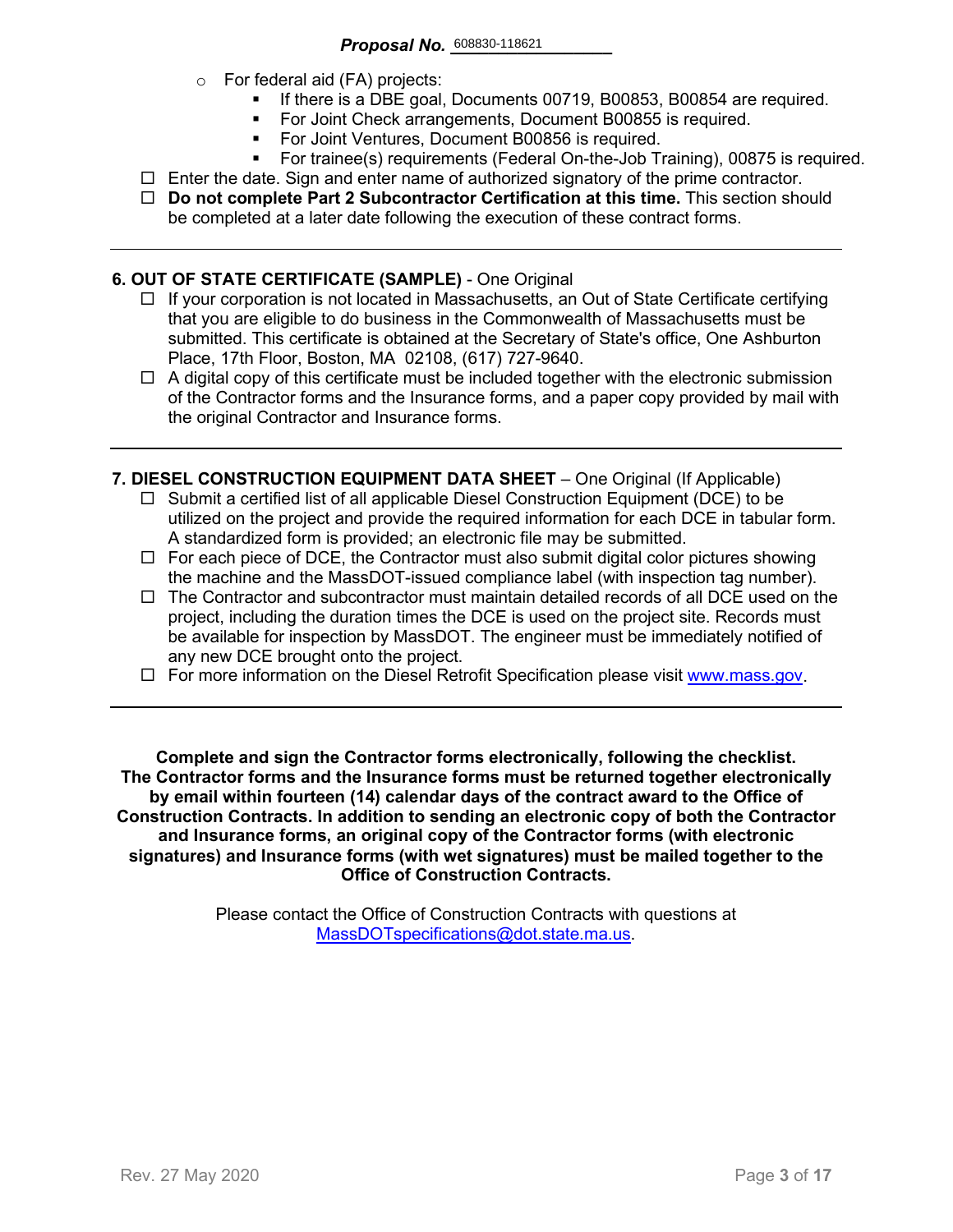## 1. CONTRACT

**Clause 1.** This agreement made **Clause 1.** This agreement made the Commonwealth of Massachusetts, by the Massachusetts Department of Transportation – Highway Division, for the said Commonwealth, and

\_\_\_\_\_\_\_\_\_\_\_\_\_\_\_\_\_\_\_\_\_\_\_\_\_\_\_\_\_\_\_\_\_\_\_\_\_\_\_\_\_\_\_\_\_\_\_\_\_\_\_\_\_\_\_\_\_\_\_\_\_\_\_ (Contractor Name),

| $\Box$ [OPTION 1 – LLC or JV] a              | (Type of Business Structure)                                                     |
|----------------------------------------------|----------------------------------------------------------------------------------|
|                                              | registered to do business in the Commonwealth of Massachusetts under MGL Chapter |
| 156C and having a usual place of business in |                                                                                  |
|                                              | (Contractor Town/City),                                                          |

\_\_\_\_\_\_\_\_\_\_\_\_\_\_\_\_\_\_\_\_\_\_\_\_\_\_\_\_\_\_\_\_\_\_ (Contractor State), herein called the Contractor.

*or*

| □ [OPTION 2 – In-State Contractor] a (Type of Business Structure)<br>duly organized under the laws of the Commonwealth of Massachusetts and having a |                                                   |
|------------------------------------------------------------------------------------------------------------------------------------------------------|---------------------------------------------------|
| usual place of business in                                                                                                                           | (Contractor Town/City),                           |
| Massachusetts, herein called the Contractor.                                                                                                         |                                                   |
|                                                                                                                                                      |                                                   |
| or                                                                                                                                                   |                                                   |
|                                                                                                                                                      |                                                   |
| $\Box$ [OPTION 3 – Out-of-State Contractor] a                                                                                                        | (Type of Business Structure)                      |
| duly organized under the laws of                                                                                                                     | (Contractor State) and                            |
| registered to do business in the Commonwealth of Massachusetts and having a usual                                                                    |                                                   |
| place of business in                                                                                                                                 | (Contractor Town/City),                           |
|                                                                                                                                                      | (Contractor State), herein called the Contractor. |

Additional Notes:

**Clause 2.** Witnesseth, That the parties to this agreement, each in consideration of the agreements on the part of the other herein contained, do hereby agree, the Commonwealth of Massachusetts for itself, and said Contractor for itself and its successors and assigns as follows: The contractor agrees to furnish all equipment, machinery, tools and labor and furnish and deliver all materials required to be furnished and delivered in and about the improvement and to do and perform all work in

Westford - Bridge Replacement Br. (Precast Concrete) Beaver Brook Road over Beaver Brook<br>- Project Name)

in strict conformity with the provisions herein contained and of the Notice to Contractors, Proposal and Special Provisions hereto attached, and the applicable Standard Specifications for Highways and Bridges with the plans referred to herein. All said plans, Standard Specifications, Supplemental Specifications, Special Provisions, Notice to Contractors and Proposal are hereby made a part of this contract.

**Clause 3.** In consideration of the foregoing premises the Commonwealth agrees to pay and the Contractor agrees to receive as full compensation for everything furnished and done by the Contractor under this contract, including all work required but not shown on the plans for the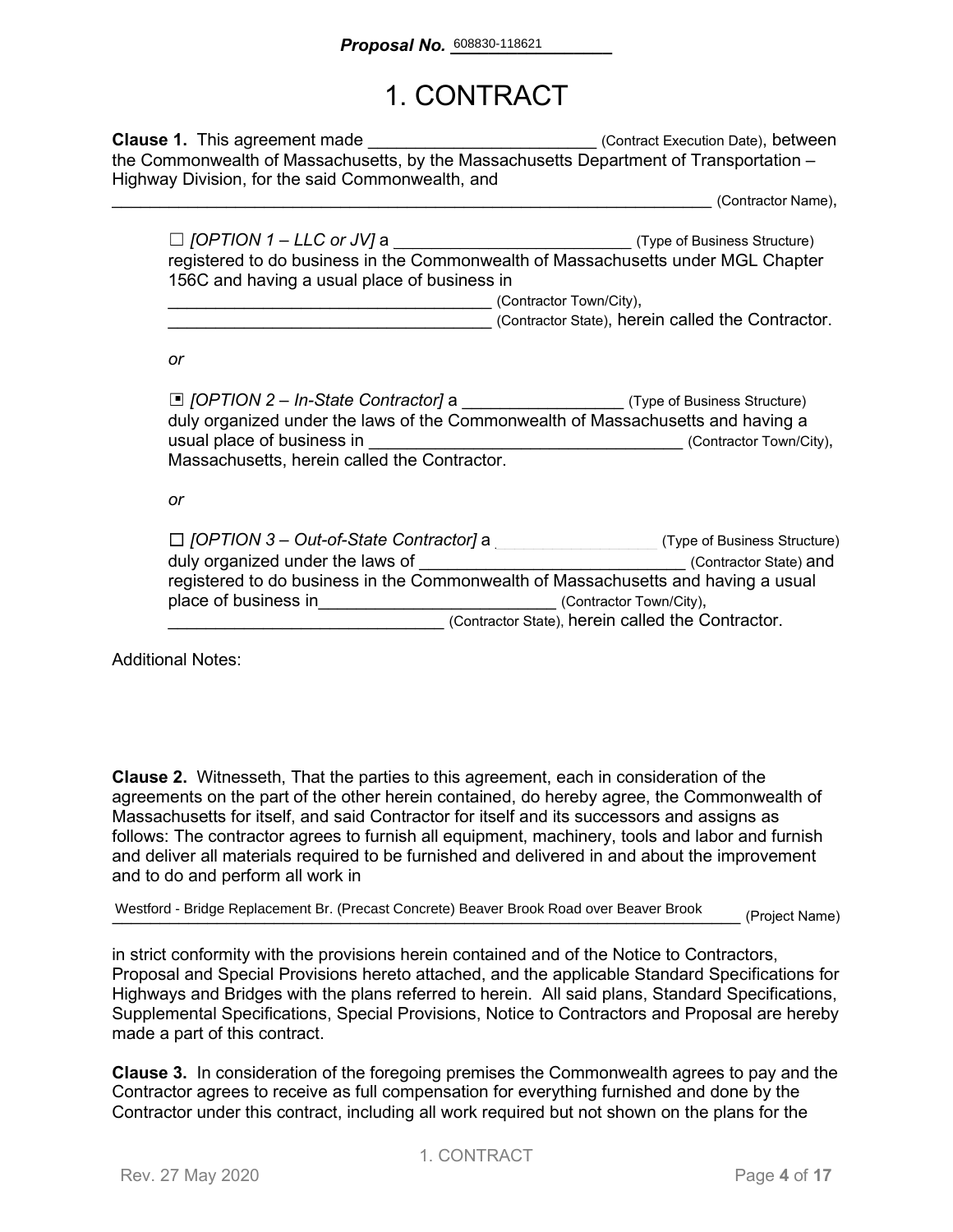items herein mentioned, and also for all loss or damage arising out of the nature of the work aforesaid, or from the action of the elements, or from any delay or from any unforeseen obstruction or difficulty encountered in the prosecution of the work, and for all risks of every description connected with the work, and for all expenses incurred by or in consequence of the suspension or discontinuance of the work as herein specified, and for well and faithfully completing the work, and the whole thereof, as herein provided, such unit prices are set out in the accompanying proposal, and for all work required, for which there is no item in the proposal, such compensation as is provided for in the aforesaid specifications.

On November 1, 2009, the Massachusetts Department of Highways was abolished, and all assets, liabilities, and obligations became those of the Massachusetts Department of Transportation. Anywhere in this contract the terms Commission, Commonwealth, Department of Public Works, Department, Massachusetts Highway Department, MassHighway, Party of the First Part, or any other term intending to mean the former Massachusetts Department of Highways is herein used, it shall be interpreted to mean the Massachusetts Department of Transportation or applicable employee of MassDOT unless the context clearly requires otherwise.

Pursuant to St. 2009, c. 25 "An Act Modernizing the Transportation Systems of the Commonwealth", as amended, the Massachusetts Department of Transportation has by operation of law inherited all rights and obligations pursuant to any contract, and therefore parties to this contract hereby acknowledge and agree that its terms shall be liberally construed and interpreted to maintain the rights and obligations of the Massachusetts Department of Transportation. Furthermore, the parties hereby acknowledge and agree that the transfer of all rights and obligations from the Massachusetts Department of Highways to the Massachusetts Department of Transportation shall not have the effect of altering or eliminating any provision of this contract in a manner that inures to the detriment of the Massachusetts Department of Transportation.

In witness whereof, the said Contractor has caused these presents to be signed in its name and behalf and its corporate seal to be hereto affixed by

\_\_\_\_\_\_\_\_\_\_\_\_\_\_\_\_\_\_\_\_\_\_\_\_\_\_\_\_\_\_\_\_\_\_\_\_\_\_\_\_\_ (Authorized Signatory Name)

|                                                                                                                                                                        | $\frac{1}{2}$                                         |
|------------------------------------------------------------------------------------------------------------------------------------------------------------------------|-------------------------------------------------------|
| its<br>(Authorized Signatory Title)                                                                                                                                    |                                                       |
| thereto duly authorized, and the said Commonwealth has executed these presents by The<br>Massachusetts Department of Transportation on the year and day above written. |                                                       |
| X.<br>Massachusetts Department of Transportation                                                                                                                       | (Authorized Representative Signature)                 |
| BY X                                                                                                                                                                   | (Authorized Signature)<br>(Authorized Signatory Name) |
|                                                                                                                                                                        | (Contractor Name)                                     |
|                                                                                                                                                                        | <b>Contractor Corporate Seal</b>                      |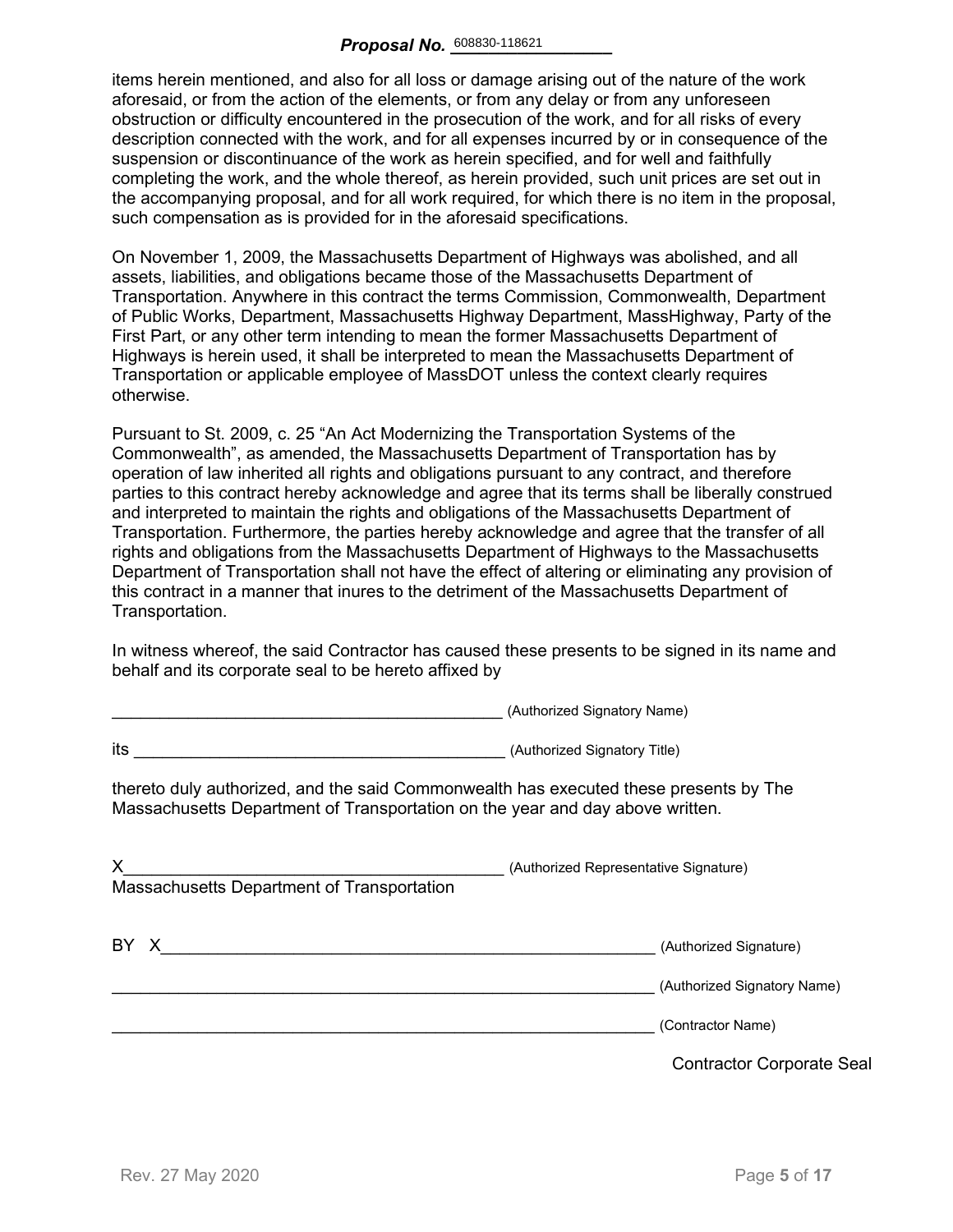## 2. AUTHORIZED SIGNATORY

|    | $\Box$ <i>[Option 1]</i> At a meeting of the Board of Directors of the                         |                                                                                                                  |
|----|------------------------------------------------------------------------------------------------|------------------------------------------------------------------------------------------------------------------|
|    |                                                                                                | (Contractor Name) held on<br>(Date of Meeting), at which all the Directors were present or waived notice, it was |
|    |                                                                                                |                                                                                                                  |
| or |                                                                                                |                                                                                                                  |
|    | $\Box$ /Option 2] At a regularly called meeting of the Board of Directors of the               |                                                                                                                  |
|    |                                                                                                | (Contractor Name)                                                                                                |
|    | held on <u>New Your Chate of Meeting</u> ), at which a quorum was present, it was              |                                                                                                                  |
|    |                                                                                                |                                                                                                                  |
|    |                                                                                                | (Title of Authorized Signatory) of this company, and                                                             |
|    | they are hereby authorized to execute contracts and bonds in the name and behalf of said       | company, and affix its corporate seal thereto; and such execution of any contract or obligation in               |
|    | Authorized Signatory) under seal of this company shall be valid and binding upon this company. |                                                                                                                  |
|    |                                                                                                |                                                                                                                  |
|    | A True Copy Attest:                                                                            |                                                                                                                  |
|    |                                                                                                |                                                                                                                  |
|    |                                                                                                |                                                                                                                  |
|    |                                                                                                | (Clerk Name) (Clerk Name)                                                                                        |
|    |                                                                                                |                                                                                                                  |
|    |                                                                                                |                                                                                                                  |
|    |                                                                                                | (Contract Execution Date)                                                                                        |
|    | Clerk Name) hereby certify that I am the clerk of the contract the clerk of the                |                                                                                                                  |
|    | <u> 1989 - Jan Samuel Barbara, margaret eta idazlea (h. 1989).</u>                             | (Contractor Name) and that                                                                                       |
|    |                                                                                                |                                                                                                                  |
|    |                                                                                                |                                                                                                                  |
|    |                                                                                                | the above vote has not been amended or rescinded and remains in full force and as of this date.                  |
|    | Clerk X <u>Alexander State Clerk X</u>                                                         | (Clerk Signature)                                                                                                |
|    |                                                                                                | <b>Contractor Corporate Seal</b>                                                                                 |
|    |                                                                                                |                                                                                                                  |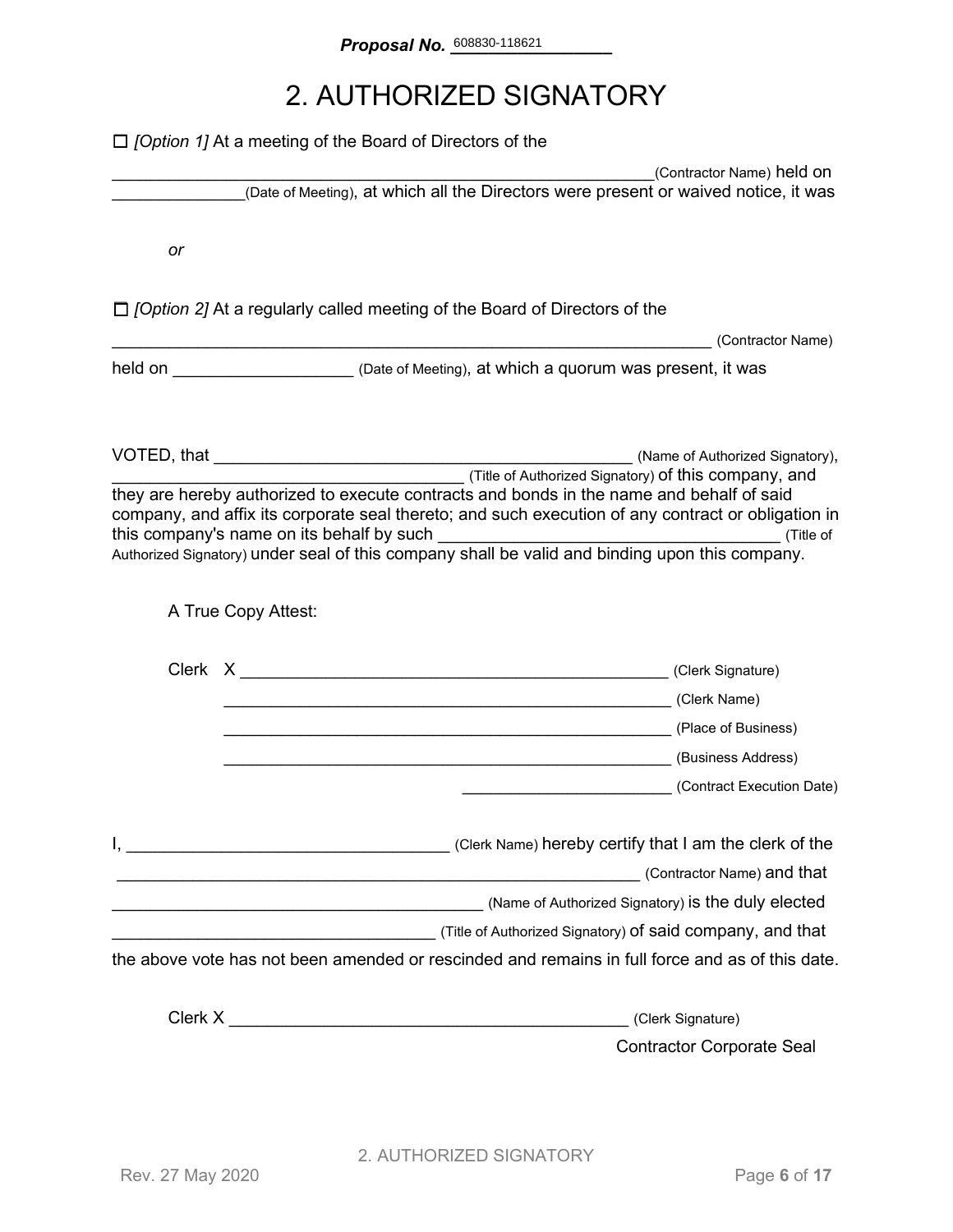State Contract No. Federal Aid Project<br>State **MASSACHUSETTS** 118621 STP(BR-OFF)-003S(198)X

### 3. CERTIFICATION OF CONTRACTOR AND MASSDOT

#### *Certification of Contractor*

| I hereby certify that I am the                    | (Authorized Signatory Title) |
|---------------------------------------------------|------------------------------|
| and duly authorized representative of the firm of |                              |
|                                                   |                              |

\_\_\_\_\_\_\_\_\_\_\_\_\_\_\_\_\_\_\_\_\_\_\_\_\_\_\_\_\_\_\_\_\_\_\_\_\_\_\_\_\_\_\_\_\_\_\_\_\_\_\_\_\_\_\_\_\_\_\_\_\_\_\_ (Contractor Name)

| whose address is                                            | (Contractor Address) |
|-------------------------------------------------------------|----------------------|
| and that neither I nor the above firm I here represent has: |                      |

- a. employed or retained for a commission, percentage, brokerage contingent fee, or other consideration, any firm or person (other than a bona fide employee working solely for me or the above contractor) to solicit or secure this contract,
- b. agreed, as an express or implied condition for obtaining this contract to employ or retain the services of any firm or person in connection with carrying out the contract;

except as here expressly stated (if any):

I acknowledge that this certificate is to be furnished to the State Highway Department and the Federal Highway Administration U.S. Department of Transportation in connection with this contract involving participation of Federal Aid Highway Funds, and is subject to applicable State and Federal Laws, both criminal and civil.

\_\_\_\_\_\_\_\_\_\_\_\_\_\_\_\_\_\_\_\_\_\_\_\_\_\_\_\_\_\_\_\_\_\_\_\_\_\_\_\_\_\_\_\_\_\_\_\_\_\_\_\_\_\_\_\_\_\_\_\_\_\_\_\_\_\_\_\_\_\_\_\_\_\_\_\_ \_\_\_\_\_\_\_\_\_\_\_\_\_\_\_\_\_\_\_\_\_\_\_\_\_\_\_\_\_\_\_\_\_\_\_\_\_\_\_\_\_\_\_\_\_\_\_\_\_\_\_\_\_\_\_\_\_\_\_\_\_\_\_\_\_\_\_\_\_\_\_\_\_\_\_\_

| Signature X |                        | )ate |                           |
|-------------|------------------------|------|---------------------------|
|             | (Authorized Signature) |      | (Contract Execution Date) |

### *Certification of MassDOT – Highway Division*

I hereby certify that I am the Chief Engineer of the MassDOT – Highway Division of the Commonwealth of Massachusetts and the above contracting firm or his representative has not been required, directly or indirectly as an express or implied condition in connection with obtaining and carrying out this contract to

- a. employ or retain, or agree to employ or retain, any firm or person or
- b. pay, or agree to pay, to any firm or person, or organization, any fee, contribution, donation or consideration of any kind;

except as here expressly state (if any):

I acknowledge that this certificate is to be furnished to the Federal Highway Administration U.S. Department of Transportation in connection with this contract involving participation of Federal Aid Highway Funds, and is subject to applicable State and Federal Laws, both criminal and civil.

\_\_\_\_\_\_\_\_\_\_\_\_\_\_\_\_\_\_\_\_\_\_\_\_\_\_\_\_\_\_\_\_\_\_\_\_\_\_\_\_\_\_\_\_\_\_\_\_\_\_\_\_\_\_\_\_\_\_\_\_\_\_\_\_\_\_\_\_\_\_\_\_\_\_\_\_ \_\_\_\_\_\_\_\_\_\_\_\_\_\_\_\_\_\_\_\_\_\_\_\_\_\_\_\_\_\_\_\_\_\_\_\_\_\_\_\_\_\_\_\_\_\_\_\_\_\_\_\_\_\_\_\_\_\_\_\_\_\_\_\_\_\_\_\_\_\_\_\_\_\_\_\_.

Date \_\_\_\_\_\_\_\_\_\_\_\_\_\_\_\_ Signature X\_\_\_\_\_\_\_\_\_\_\_\_\_\_\_\_\_\_\_\_\_\_\_\_\_\_\_\_\_\_\_\_\_\_\_\_\_\_\_\_\_\_\_\_\_\_

3. CERTIFICATION OF CONTRACTOR AND MASSDOT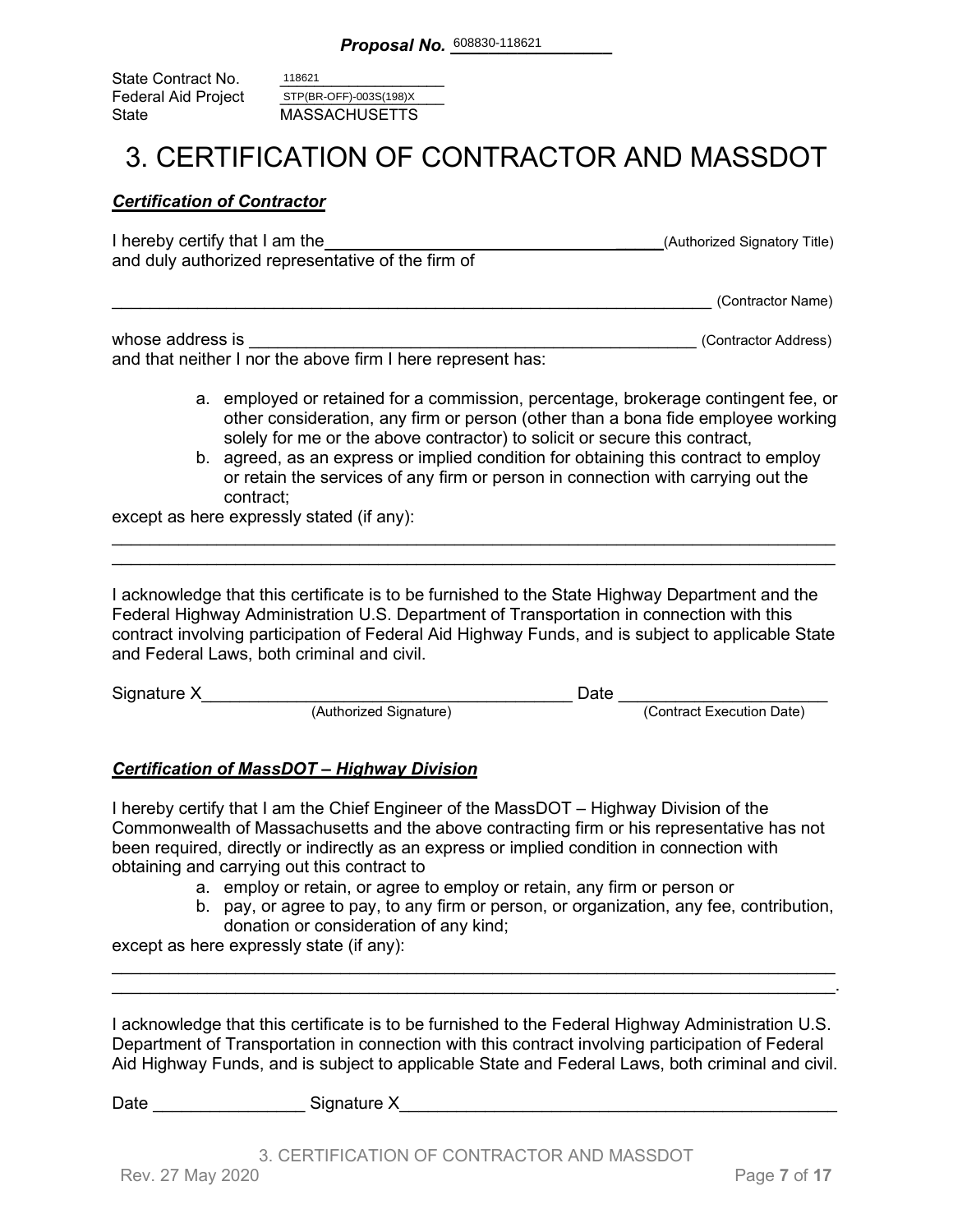|                                     | (Name of Authorized Signatory),                          |
|-------------------------------------|----------------------------------------------------------|
|                                     | (Title of Authorized Signatory) authorized signatory for |
|                                     | (Legal Contractor Name) whose principal place of         |
| business is at                      | (Contractor Address)                                     |
| and Contractor Vendor/Customer Code | (Contractor Vendor/Customer Code)                        |

do hereby certify, under the pains and penalties of perjury, that the aforementioned Contractor has complied and will continue to comply with all applicable laws, regulations, Executive Orders and policies, including, but not limited to, the following:

#### *STATE TAX COMPLIANCE*

All laws of the Commonwealth relating to taxes, including Section 36 of Chapter 233 of the Acts of 1983, amending Section of 49A (b), of Chapter 62C, General Laws;

#### *MASSACHUSETTS EMPLOYMENT SECURITY*

All employment security laws of the Commonwealth, including Section 19A (b) of Chapter 151A of the General Laws and all others related to contributions and payments in lieu of contributions;

#### *EXECUTIVE ORDER 481 – PROHIBITING THE USE OF UNDOCUMENTED WORKERS ON STATE CONTRACTS*

Contractor shall not knowingly use undocumented workers in connection with the performance of this Contract; that pursuant to federal requirements, the Contractor shall verify the immigration status of all workers assigned to this Contract, and all subcontracts related thereto, without engaging in unlawful discrimination; and that the Contractor shall not knowingly or recklessly alter, falsify, or accept altered or falsified documents from any such worker(s). The Contractor understands and agrees that breach of any of these terms during the period of each contract may be regarded as a material breach, subjecting the Contractor to sanctions, including but not limited to monetary penalties, withholding of payments, contract suspension or termination.

#### *CONSTRUCTION EQUIPMENT STANDARD – HIGHWAY SPECIFICATION 7.02*

DEP Mass Clean Diesel Program, whereby any and all large non-road (greater than 50 horsepower) diesel construction equipment (DCE) to be used in this contract has emission control devices installed, such as oxidation catalysts or particulate filters, on the exhaust system side of the diesel combustion engine equipment. Contractor further agrees to provide a list of said DCE to the Massachusetts Department of Transportation – Highway Division prior to its actual use in connection with this Contract, including but not limited to the number of vehicles subject to this certification and the number of vehicles retrofitted by vehicle type.

I acknowledge that this certificate is being furnished as a requirement under this Contract, and is subject to applicable, State and Federal Laws, both criminal and civil.

X\_\_\_\_\_\_\_\_\_\_\_\_\_\_\_\_\_\_\_\_\_\_\_\_\_\_\_\_\_\_\_\_\_\_\_ \_\_\_\_\_\_\_\_\_\_\_\_\_\_\_\_\_\_\_\_\_\_\_\_\_\_\_\_\_\_\_\_\_\_\_\_\_\_ Authorized Signature Title of Authorized Signatory

Name of Authorized Signatory **Execution Contract Execution Date**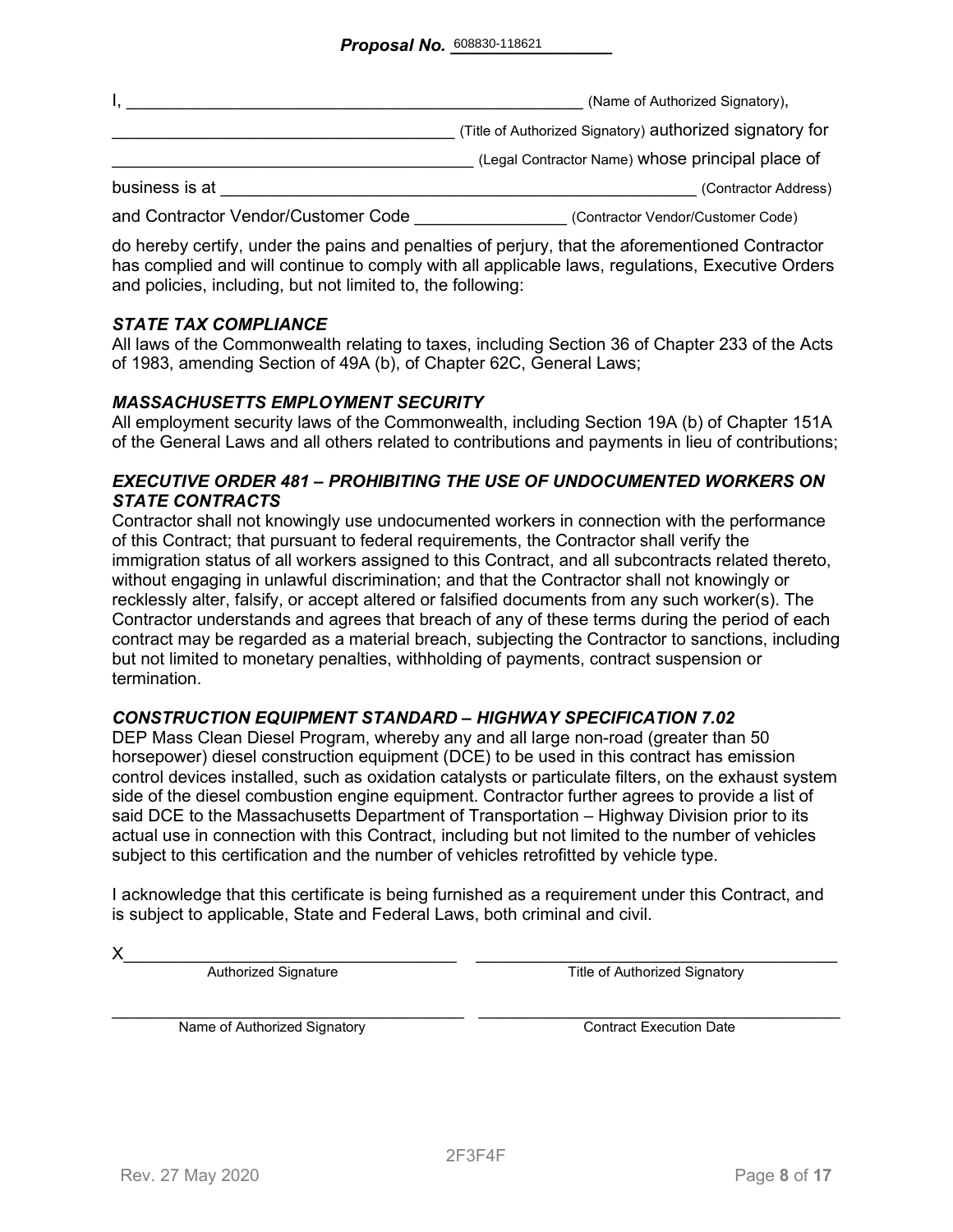### 5.1 DOCUMENT 00859 CONTRACTOR / SUBCONTRACTOR CERTIFICATION FORM ‡

| Contractor: |  |
|-------------|--|
|             |  |

Date:  $\Box$ 

‡This form shall be prepared and submitted to MassDOT for every subcontractor; the Prime Contractor shall ensure that the indicated documents have been given, as applicable, to its Sub-Contractors.

Subcontractor:

Contract No.: 118621 Project No.: 608830 Federal Aid No.: STP(BR-OFF)-003S(198)X

Location:\_\_\_\_\_\_\_\_\_\_\_\_\_\_\_\_\_\_\_\_\_\_\_\_\_\_\_\_\_\_\_\_\_\_\_\_\_\_\_\_\_\_\_\_\_\_\_\_\_\_\_\_\_\_\_\_\_\_\_\_\_\_\_\_\_\_\_\_\_ Westford

Project Description: Westford - Bridge Replacement Br. (Precast Concrete) Beaver Brook Road over Beaver Brook

**PART 1 CONTRACTOR CERTIFICATION:** I hereby certify, as an authorized official of this company, that to the best of my knowledge, information and belief, the company is in compliance with all applicable federal and state laws, rules, and regulations governing fair labor and employment practices, that the company will not discriminate in their employment practices, that the company will make good faith efforts to comply with the minority employee and women employee workforce participation ratio goals and specific affirmative action steps contained in Contract Document 00820 Commonwealth of Massachusetts Supplemental Equal Employment Opportunity, Non-Discrimination and Affirmative Action Program, and that the company will comply with the special provisions and documentation indicated below (as checked).

I further hereby certify, as an authorized official of this company, that the special provisions and documentation indicated below (as checked) have been or are included in, and made part of, the Subcontractor Agreement entered into with the firm named above.

|        | This is not a Federally-aided construction project<br>Doc. $#$                                                                                                                     |
|--------|------------------------------------------------------------------------------------------------------------------------------------------------------------------------------------|
|        | 00718 – Participation by Minority Or Women's Business Enterprises and SDVOBE†                                                                                                      |
|        | 00761 – Certification Regarding Debarment, Suspension, Ineligibility, and Voluntary<br>Exclusion                                                                                   |
|        | 00820 – MA Supplemental Equal Employment Opportunity, Non-Discrimination, and<br><b>Affirmative Action Program</b>                                                                 |
|        | 00821 – Electronic Reporting Requirements, Civil Rights Programs, and Certified<br>Payroll                                                                                         |
|        | 00859 - Contractor/Subcontractor Certification Form (this document)                                                                                                                |
| $\Box$ | 00860 - MA Employment Laws                                                                                                                                                         |
| $\Box$ | 00861 - Applicable State Wage Rates in the Contract Proposal**                                                                                                                     |
|        | B00842 – MA Schedule of Participation By Minority or Women Business Enterprises<br>(M/WBEs)                                                                                        |
|        | B00843 - MA Letter of Intent - M/WBEst                                                                                                                                             |
|        | B00844 – Schedule of Participation By SDVOBE                                                                                                                                       |
|        | B00845 - Letter of Intent - SDVOBE                                                                                                                                                 |
|        | B00846 – M/WBE or SDVOBE Joint Check Arrangement Approval Form                                                                                                                     |
|        | B00847 - Joint Venture Affidavit                                                                                                                                                   |
|        | ** Does not apply to Material Suppliers, unless performing work on-site<br>† Applies only if Subcontractor is a M/WBE; only include these forms for the particular M/WBE<br>Entity |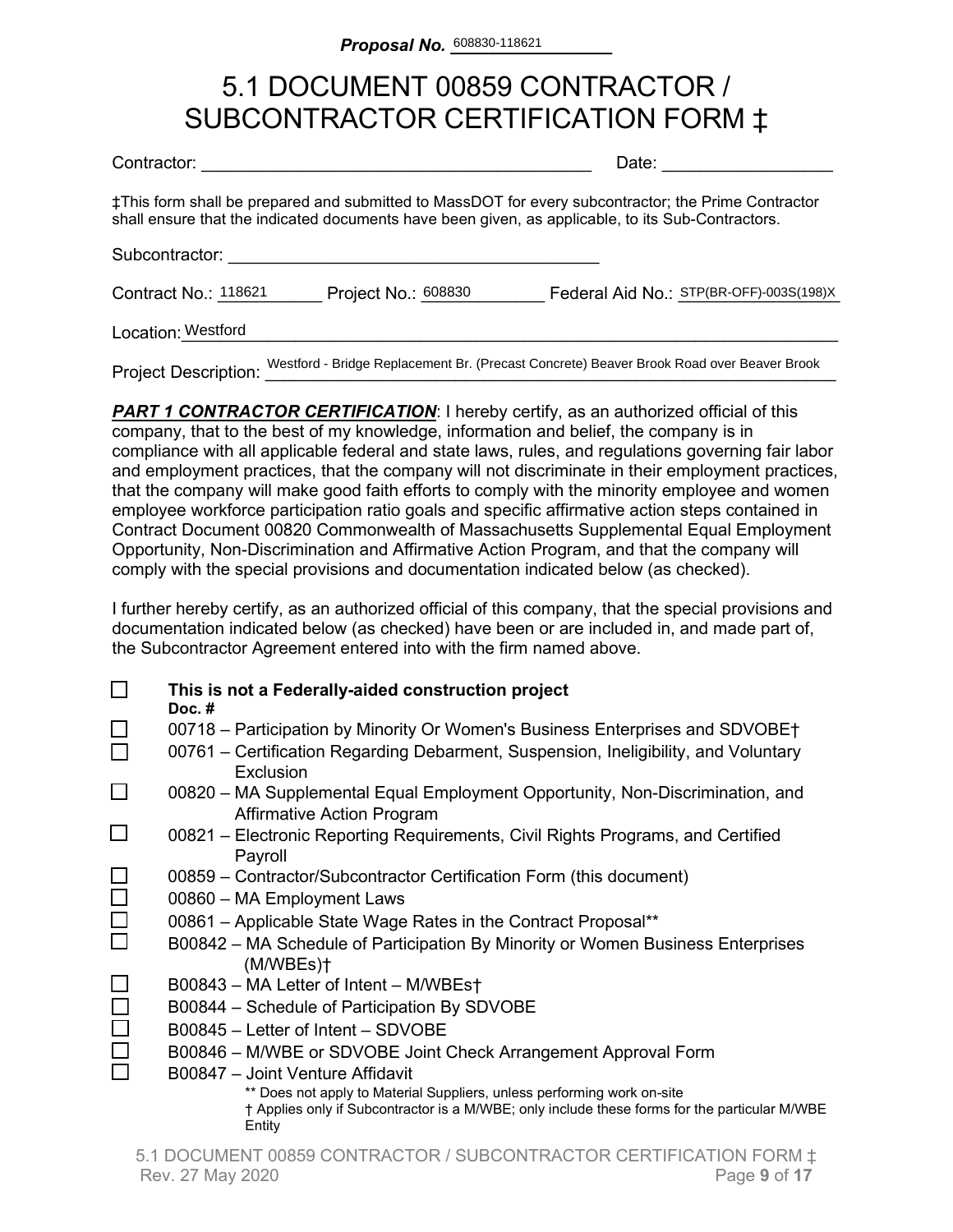|                                                                                       | This is a Federally-aided construction project (Federal Aid Number is present)<br>Doc.#                                                                                                                                                                                                                                               |
|---------------------------------------------------------------------------------------|---------------------------------------------------------------------------------------------------------------------------------------------------------------------------------------------------------------------------------------------------------------------------------------------------------------------------------------|
|                                                                                       | 00719 - Special Provisions for Participation by Disadvantaged Business Enterprises†                                                                                                                                                                                                                                                   |
|                                                                                       | 00760 - Form FHWA 1273 - Required Contract Provisions for Federal-Aid Construction<br>Contracts                                                                                                                                                                                                                                       |
|                                                                                       | 00820 - MA Supplemental Equal Employment Opportunity, Non-Discrimination and<br><b>Affirmative Action Program</b>                                                                                                                                                                                                                     |
|                                                                                       | 00821 – Electronic Reporting Requirements, Civil Rights Programs and Certified Payroll                                                                                                                                                                                                                                                |
|                                                                                       | 00859 - Contractor/Subcontractor Certification Form (this document)                                                                                                                                                                                                                                                                   |
|                                                                                       | 00860 - MA Employment Laws                                                                                                                                                                                                                                                                                                            |
|                                                                                       | 00870 - Standard Federal Equal Employment Opportunity Construction Contract<br>Specifications Executive Order 11246, 41 CFR Parts 60-4.2 and 60-4.3<br>(Solicitations and Equal Opportunity Clauses)*                                                                                                                                 |
|                                                                                       | 00875 - Federal Trainee Special Provisions                                                                                                                                                                                                                                                                                            |
|                                                                                       | B00853 - Schedule of Participation by Disadvantaged Business Enterprise†                                                                                                                                                                                                                                                              |
|                                                                                       | B00854 - Letter of Intent - DBEst                                                                                                                                                                                                                                                                                                     |
|                                                                                       | B00855 - DBE Joint Check Arrangement Approval Form                                                                                                                                                                                                                                                                                    |
|                                                                                       | B00856 - Joint Venture Affidavit                                                                                                                                                                                                                                                                                                      |
|                                                                                       | 00861 / 00880 - Applicable state and federal wage rates from Contract Proposal**<br>*Applicable only to Contracts or Subcontracts in excess of \$10,000<br>**Does not apply to Material Suppliers, unless performing work on-site<br>† Applies only if Subcontractor is a DBE; only include these forms for the particular DBE Entity |
| Signed this<br>(Contract Execution Date) Under The Pains And<br>Penalties Of Perjury. |                                                                                                                                                                                                                                                                                                                                       |
|                                                                                       |                                                                                                                                                                                                                                                                                                                                       |
| X.                                                                                    | (Authorized Signature)                                                                                                                                                                                                                                                                                                                |
|                                                                                       | (Name of Authorized Signatory)                                                                                                                                                                                                                                                                                                        |
|                                                                                       | (Title of Authorized Signatory)                                                                                                                                                                                                                                                                                                       |

**PART 2 SUBCONTRACTOR CERTIFICATION:** I hereby certify, as an authorized official of this company, that the required documents in Part 1 above were physically incorporated in our Agreement/Subcontract with the Contractor and give assurance that this company will fully comply or make every good faith effort to comply with the same. I further certify that:

- 1. This company recognizes that if this is a Federal-Aid Project, then this Contract is covered by the equal employment opportunity laws administered and enforced by the United States Department of Labor ("USDOL"), Office of Federal Contract Compliance Programs ('OFCCP"). By signing below, we acknowledge that this company has certain reporting obligations to the OFCCP, as specified by 41 CFR Part 60-4.2.
- 2. This company further acknowledges that any contractor with fifty (50) or more employees on a Federal-aid Contract with a value of fifty-thousand (\$50,000) dollars or more must annually file an EEO-1 Report (SF 100) to the EEOC, Joint Reporting Committee, on or before September 30th, each year, as specified by 41 CFR Part 60-1.7a.
- 3. For more information regarding the federal reporting requirements, please contact the USDOL, OFCCP Regional Office, at 1-646-264-3170 or EEO-1, Joint Reporting Committee at 1-866-286-6440. You may also find guidance at: <http://www.dol.gov/ofccp/TAguides/consttag.pdf> or [http://www.wdol.gov/dba.aspx#0.](http://www.wdol.gov/dba.aspx#0)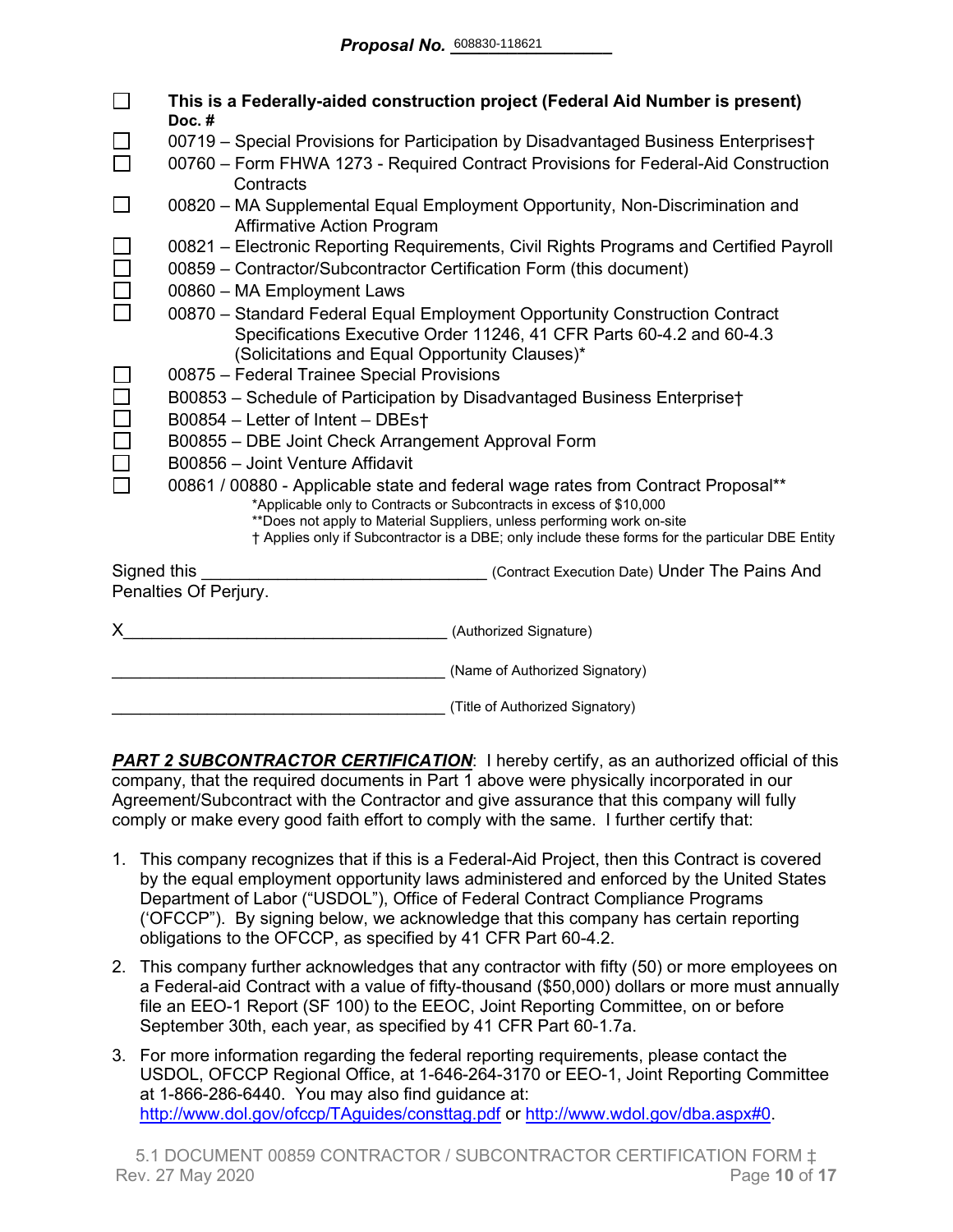- 4. This company  $\Box$  has  $\Box$  has not participated in a previous contract or subcontract subject to the Equal Opportunity clauses set forth in 41 CFR Part 60-4 and Executive Order 11246, and where required, has filed with the Joint Reporting Committee, the Director of the Office of Federal Contract Compliance Programs or the EEO Commission all reports due under the applicable filing requirements.
- 5. This company is in full compliance with applicable Federal and Commonwealth of Massachusetts laws, rules, and regulations and is not currently debarred or disqualified from bidding on or participating in construction contracts in any jurisdiction of the United States. See : http://www.massdot.state.ma.us/Debarred.aspx.
- 6. This company is properly registered and in good standing with the Office of the Secretary of the Commonwealth.

| Signed this<br>And Penalties Of Perjury. | (Subcontractor Certification Date) Under The Pains |
|------------------------------------------|----------------------------------------------------|
| Subcontractor:                           | Х                                                  |
| Address:                                 | (Authorized Signature)                             |
| Telephone Number:                        |                                                    |
| Federal I.D. Number:                     | (Print Name and Title)                             |
| <b>Estimated Start Date:</b>             |                                                    |
| <b>Estimated Completion Date:</b>        |                                                    |
| <b>Estimated Dollar Amount:</b>          | Date                                               |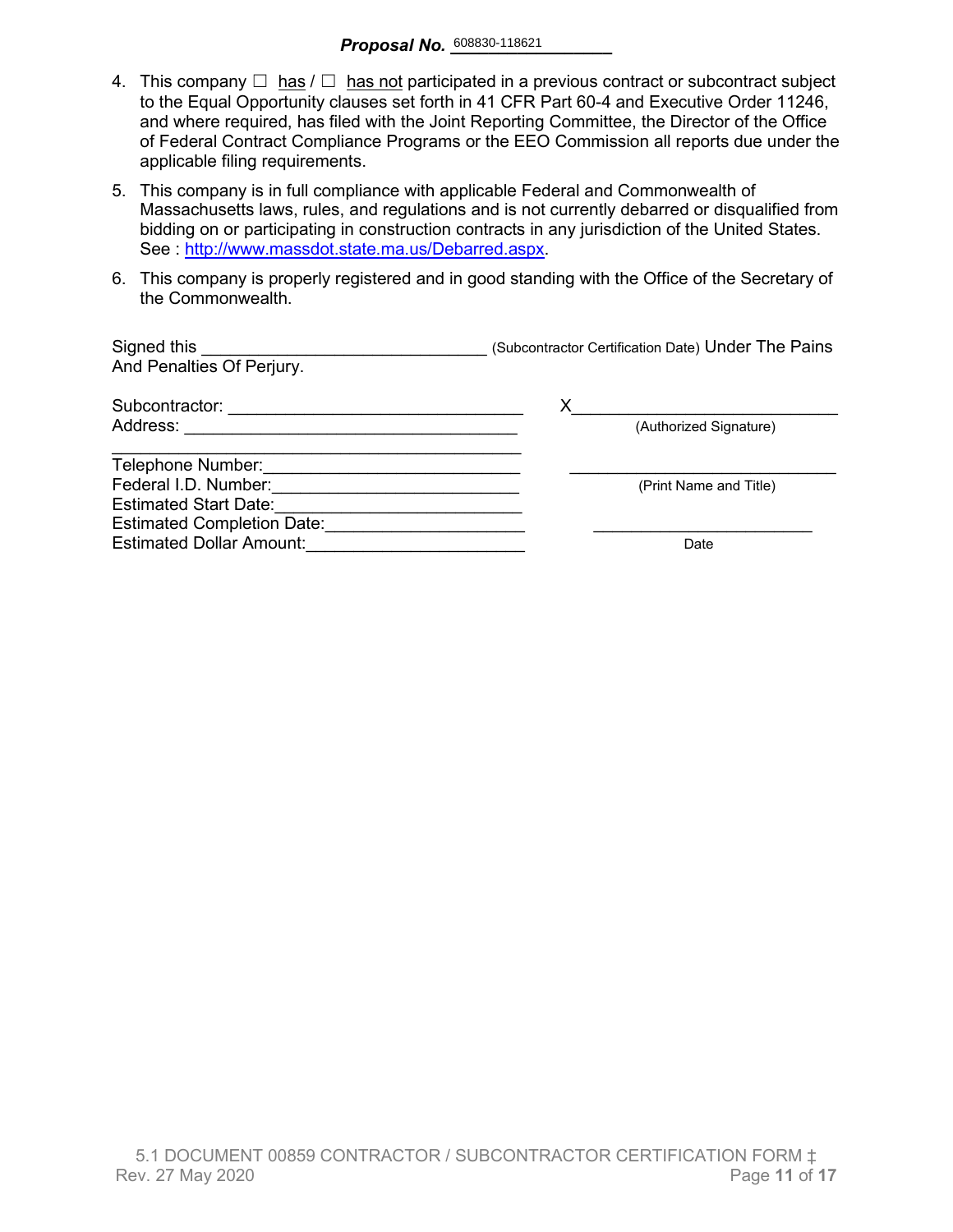## 5.2 DOCUMENT 00859 CONTRACTOR / SUBCONTRACTOR CERT. FORM  $\ddagger$  (2<sup>nd</sup> Copy)

| Contractor:                 |                     | Date:                                                                                                                                                                                                    |
|-----------------------------|---------------------|----------------------------------------------------------------------------------------------------------------------------------------------------------------------------------------------------------|
|                             |                     | ‡This form shall be prepared and submitted to MassDOT for every subcontractor; the Prime Contractor<br>shall ensure that the indicated documents have been given, as applicable, to its Sub-Contractors. |
| Subcontractor:              |                     |                                                                                                                                                                                                          |
| Contract No.: 118621        | Project No.: 608830 | Federal Aid No.: STP(BR-OFF)-003S(198)X                                                                                                                                                                  |
| Location: Westford          |                     |                                                                                                                                                                                                          |
| <b>Project Description:</b> |                     | Westford - Bridge Replacement Br. (Precast Concrete) Beaver Brook Road over Beaver Brook                                                                                                                 |

**PART 1 CONTRACTOR CERTIFICATION:** I hereby certify, as an authorized official of this company, that to the best of my knowledge, information and belief, the company is in compliance with all applicable federal and state laws, rules, and regulations governing fair labor and employment practices, that the company will not discriminate in their employment practices, that the company will make good faith efforts to comply with the minority employee and women employee workforce participation ratio goals and specific affirmative action steps contained in Contract Document 00820 Commonwealth of Massachusetts Supplemental Equal Employment Opportunity, Non-Discrimination and Affirmative Action Program, and that the company will comply with the special provisions and documentation indicated below (as checked).

I further hereby certify, as an authorized official of this company, that the special provisions and documentation indicated below (as checked) have been or are included in, and made part of, the Subcontractor Agreement entered into with the firm named above.

|        | This is not a Federally-aided construction project<br>Doc. $#$                                                                                                                     |
|--------|------------------------------------------------------------------------------------------------------------------------------------------------------------------------------------|
|        | 00718 – Participation by Minority Or Women's Business Enterprises and SDVOBE†                                                                                                      |
|        | 00761 – Certification Regarding Debarment, Suspension, Ineligibility, and Voluntary<br>Exclusion                                                                                   |
| ⊔      | 00820 – MA Supplemental Equal Employment Opportunity, Non-Discrimination, and<br>Affirmative Action Program                                                                        |
|        | 00821 – Electronic Reporting Requirements, Civil Rights Programs, and Certified<br>Payroll                                                                                         |
|        | 00859 – Contractor/Subcontractor Certification Form (this document)                                                                                                                |
| $\Box$ | 00860 - MA Employment Laws                                                                                                                                                         |
| $\Box$ | 00861 - Applicable State Wage Rates in the Contract Proposal**                                                                                                                     |
|        | B00842 – MA Schedule of Participation By Minority or Women Business Enterprises<br>(M/WBEs)                                                                                        |
|        | B00843 - MA Letter of Intent - M/WBEst                                                                                                                                             |
|        | B00844 - Schedule of Participation By SDVOBE                                                                                                                                       |
|        | B00845 - Letter of Intent - SDVOBE                                                                                                                                                 |
|        | B00846 – M/WBE or SDVOBE Joint Check Arrangement Approval Form                                                                                                                     |
|        | B00847 - Joint Venture Affidavit                                                                                                                                                   |
|        | ** Does not apply to Material Suppliers, unless performing work on-site<br>† Applies only if Subcontractor is a M/WBE; only include these forms for the particular M/WBE<br>Entity |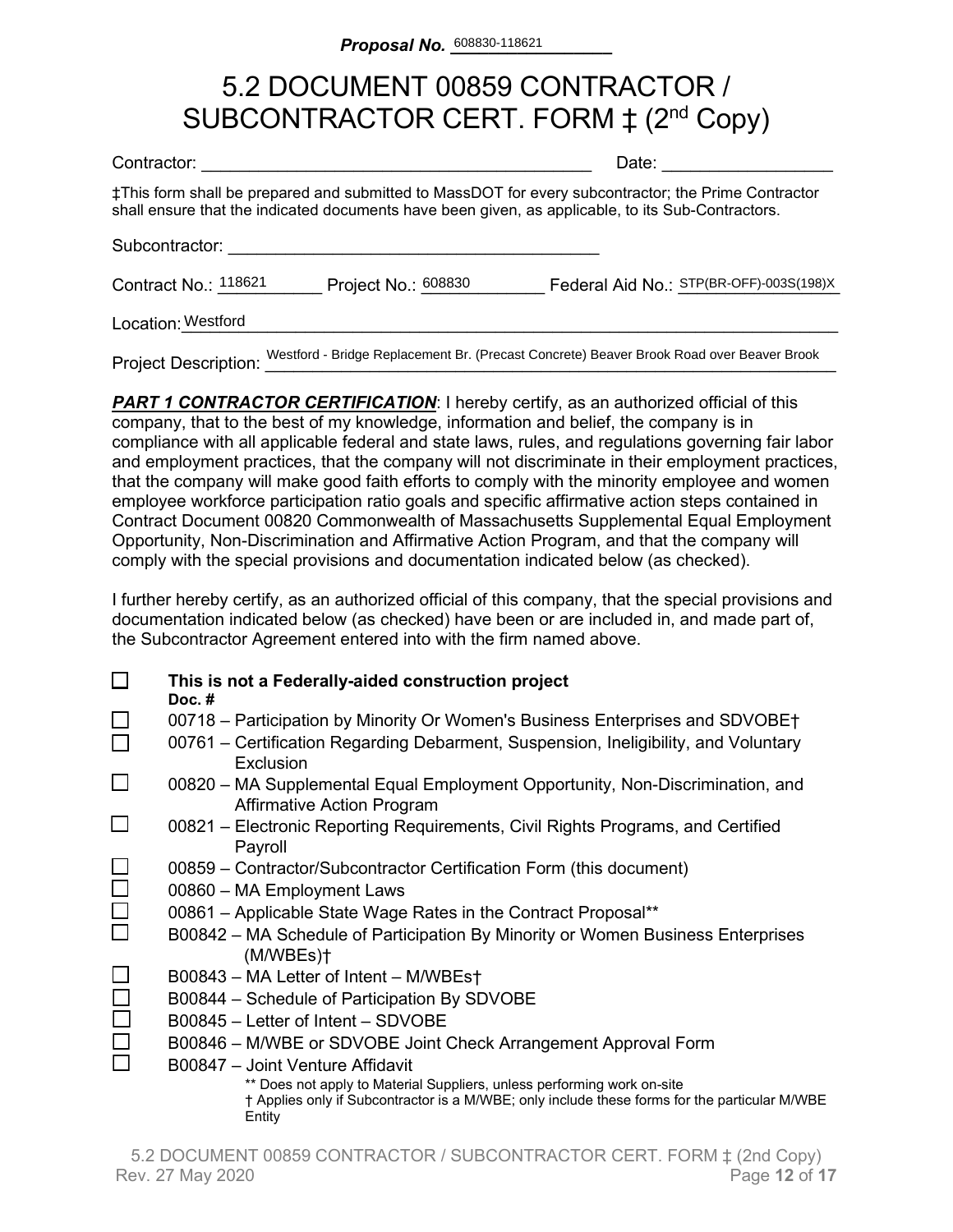|             | This is a Federally-aided construction project (Federal Aid Number is present)<br>Doc.#                                                                                                                                                                                                                                               |  |  |  |  |  |  |  |  |
|-------------|---------------------------------------------------------------------------------------------------------------------------------------------------------------------------------------------------------------------------------------------------------------------------------------------------------------------------------------|--|--|--|--|--|--|--|--|
|             | 00719 - Special Provisions for Participation by Disadvantaged Business Enterprises†                                                                                                                                                                                                                                                   |  |  |  |  |  |  |  |  |
|             | 00760 - Form FHWA 1273 - Required Contract Provisions for Federal-Aid Construction<br>Contracts                                                                                                                                                                                                                                       |  |  |  |  |  |  |  |  |
|             | 00820 - MA Supplemental Equal Employment Opportunity, Non-Discrimination and<br><b>Affirmative Action Program</b>                                                                                                                                                                                                                     |  |  |  |  |  |  |  |  |
|             | 00821 - Electronic Reporting Requirements, Civil Rights Programs and Certified Payroll<br>00859 - Contractor/Subcontractor Certification Form (this document)                                                                                                                                                                         |  |  |  |  |  |  |  |  |
|             | 00860 - MA Employment Laws                                                                                                                                                                                                                                                                                                            |  |  |  |  |  |  |  |  |
|             | 00870 - Standard Federal Equal Employment Opportunity Construction Contract<br>Specifications Executive Order 11246, 41 CFR Parts 60-4.2 and 60-4.3<br>(Solicitations and Equal Opportunity Clauses)*                                                                                                                                 |  |  |  |  |  |  |  |  |
|             | 00875 - Federal Trainee Special Provisions                                                                                                                                                                                                                                                                                            |  |  |  |  |  |  |  |  |
|             | B00853 - Schedule of Participation by Disadvantaged Business Enterprise†                                                                                                                                                                                                                                                              |  |  |  |  |  |  |  |  |
|             | B00854 - Letter of Intent - DBEs†                                                                                                                                                                                                                                                                                                     |  |  |  |  |  |  |  |  |
|             | B00855 - DBE Joint Check Arrangement Approval Form                                                                                                                                                                                                                                                                                    |  |  |  |  |  |  |  |  |
|             | B00856 - Joint Venture Affidavit                                                                                                                                                                                                                                                                                                      |  |  |  |  |  |  |  |  |
|             | 00861 / 00880 - Applicable state and federal wage rates from Contract Proposal**<br>*Applicable only to Contracts or Subcontracts in excess of \$10,000<br>**Does not apply to Material Suppliers, unless performing work on-site<br>† Applies only if Subcontractor is a DBE; only include these forms for the particular DBE Entity |  |  |  |  |  |  |  |  |
| Signed this | (Contract Execution Date) Under The Pains And                                                                                                                                                                                                                                                                                         |  |  |  |  |  |  |  |  |
|             | Penalties Of Perjury.                                                                                                                                                                                                                                                                                                                 |  |  |  |  |  |  |  |  |
|             | (Authorized Signature)                                                                                                                                                                                                                                                                                                                |  |  |  |  |  |  |  |  |
|             | (Name of Authorized Signatory)                                                                                                                                                                                                                                                                                                        |  |  |  |  |  |  |  |  |
|             | (Title of Authorized Signatory)                                                                                                                                                                                                                                                                                                       |  |  |  |  |  |  |  |  |

**PART 2 SUBCONTRACTOR CERTIFICATION:** I hereby certify, as an authorized official of this company, that the required documents in Part 1 above were physically incorporated in our Agreement/Subcontract with the Contractor and give assurance that this company will fully comply or make every good faith effort to comply with the same. I further certify that:

- 7. This company recognizes that if this is a Federal-Aid Project, then this Contract is covered by the equal employment opportunity laws administered and enforced by the United States Department of Labor ("USDOL"), Office of Federal Contract Compliance Programs ('OFCCP"). By signing below, we acknowledge that this company has certain reporting obligations to the OFCCP, as specified by 41 CFR Part 60-4.2.
- 8. This company further acknowledges that any contractor with fifty (50) or more employees on a Federal-aid Contract with a value of fifty-thousand (\$50,000) dollars or more must annually file an EEO-1 Report (SF 100) to the EEOC, Joint Reporting Committee, on or before September 30th, each year, as specified by 41 CFR Part 60-1.7a.
- 9. For more information regarding the federal reporting requirements, please contact the USDOL, OFCCP Regional Office, at 1-646-264-3170 or EEO-1, Joint Reporting Committee at 1-866-286-6440. You may also find guidance at: <http://www.dol.gov/ofccp/TAguides/consttag.pdf> or [http://www.wdol.gov/dba.aspx#0.](http://www.wdol.gov/dba.aspx#0)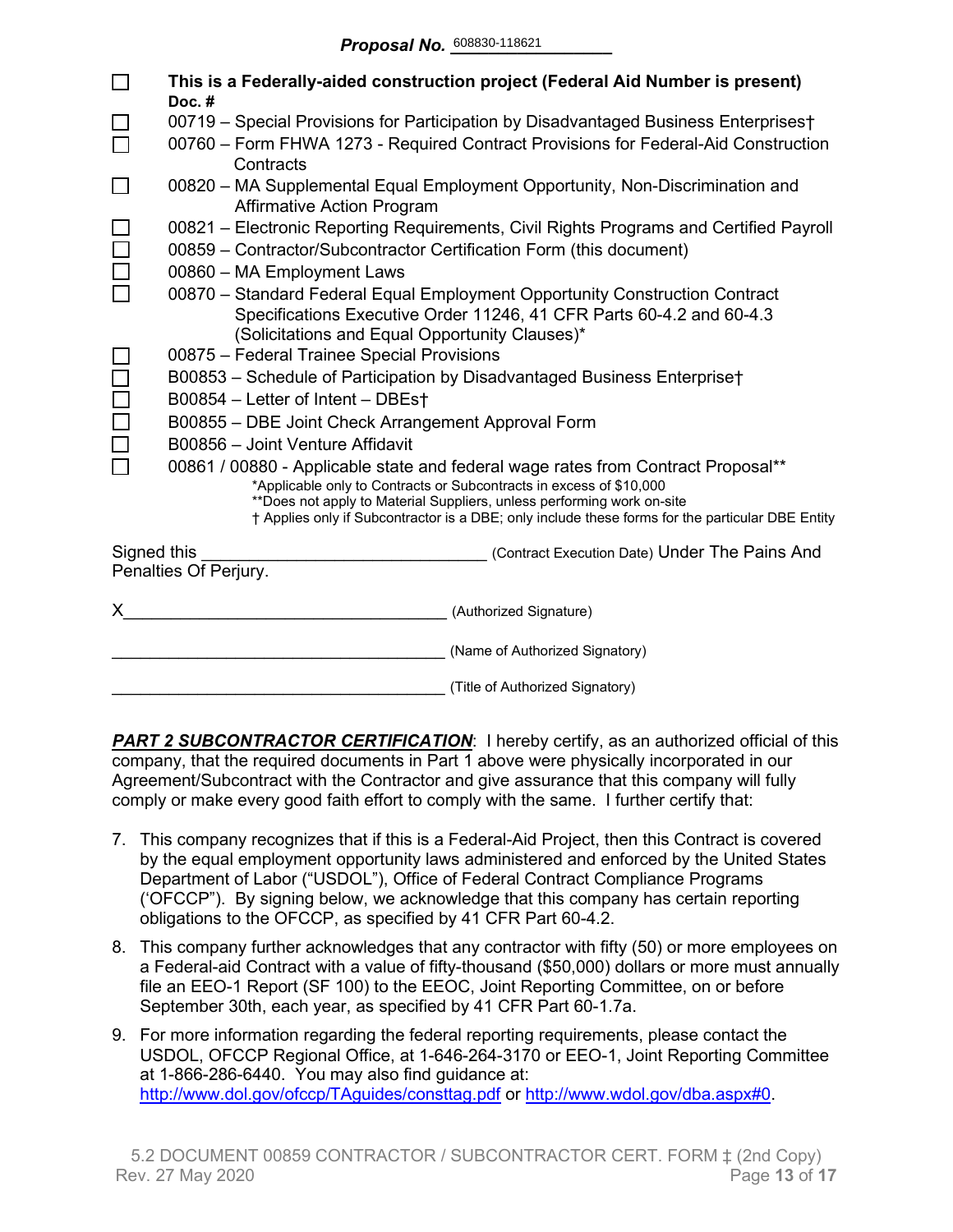- 10. This company  $\Box$  has  $\Box$  has not participated in a previous contract or subcontract subject to the Equal Opportunity clauses set forth in 41 CFR Part 60-4 and Executive Order 11246, and where required, has filed with the Joint Reporting Committee, the Director of the Office of Federal Contract Compliance Programs or the EEO Commission all reports due under the applicable filing requirements.
- 11. This company is in full compliance with applicable Federal and Commonwealth of Massachusetts laws, rules, and regulations and is not currently debarred or disqualified from bidding on or participating in construction contracts in any jurisdiction of the United States. See : [http://www.massdot.state.ma.us/Debarred.aspx.](http://www.massdot.state.ma.us/Debarred.aspx)
- 12. This company is properly registered and in good standing with the Office of the Secretary of the Commonwealth.

| Signed this<br>And Penalties Of Perjury. | (Subcontractor Certification Date) Under The Pains |
|------------------------------------------|----------------------------------------------------|
| Subcontractor:                           | х                                                  |
| Address:                                 | (Authorized Signature)                             |
| Telephone Number:                        |                                                    |
| Federal I.D. Number:                     | (Print Name and Title)                             |
| <b>Estimated Start Date:</b>             |                                                    |
| <b>Estimated Completion Date:</b>        |                                                    |
| <b>Estimated Dollar Amount:</b>          | Date                                               |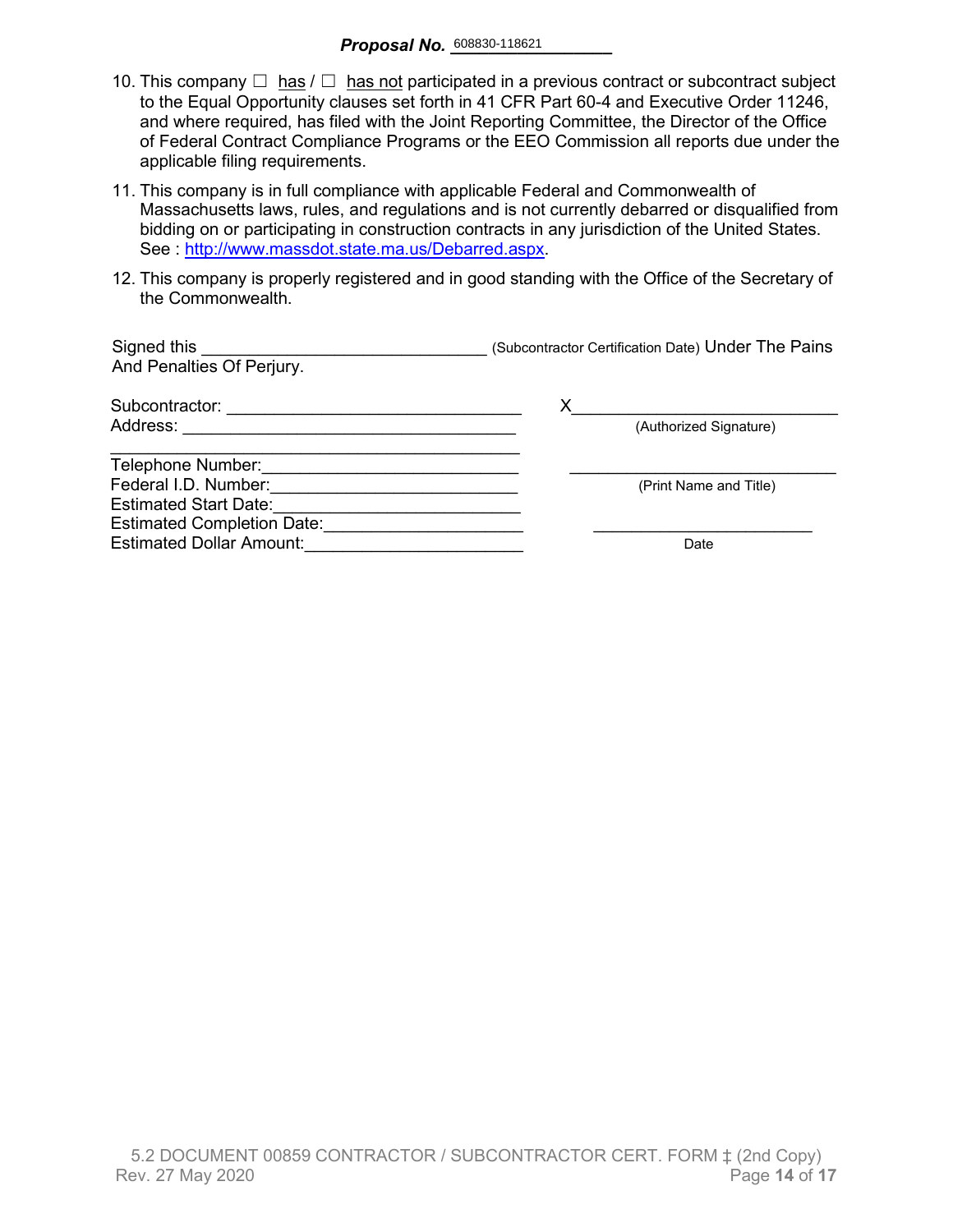# 6. OUT OF STATE CERTIFICATE (SAMPLE)

*\*Must Come from Secretary of State of the Commonwealth of Massachusetts\**

To Whom It May Concern:

I hereby certify that according to the records of this office,

\_\_\_\_\_\_\_\_\_\_\_\_\_\_\_\_\_\_\_\_\_\_\_\_\_\_\_\_\_\_\_\_\_\_\_\_\_\_\_\_\_\_\_\_ (Company Name)

a corporation organized under the laws of \_\_\_\_\_\_\_\_

(State Organized Under)

on **on Example 2** was qualified to do business in this Commonwealth on (Date Qualified to do Business in MA)

(Date of Qualification Inquiry) under the provisions of the General Laws, and I further certify (Date of Qualification Inquiry)

that said corporation is still qualified to do business in this Commonwealth.

I also certify that said corporation is not delinquent in the filing of any annual reports required to date.

In testimony of which, I have hereunto affixed the Great Seal of the Commonwealth on the date first above written.

*X*<br>(Signature of Secretary of State) **Alternative State Seal State Seal Alternative State** 

Certificate Number: \_\_\_\_\_\_\_\_\_\_\_\_\_\_\_\_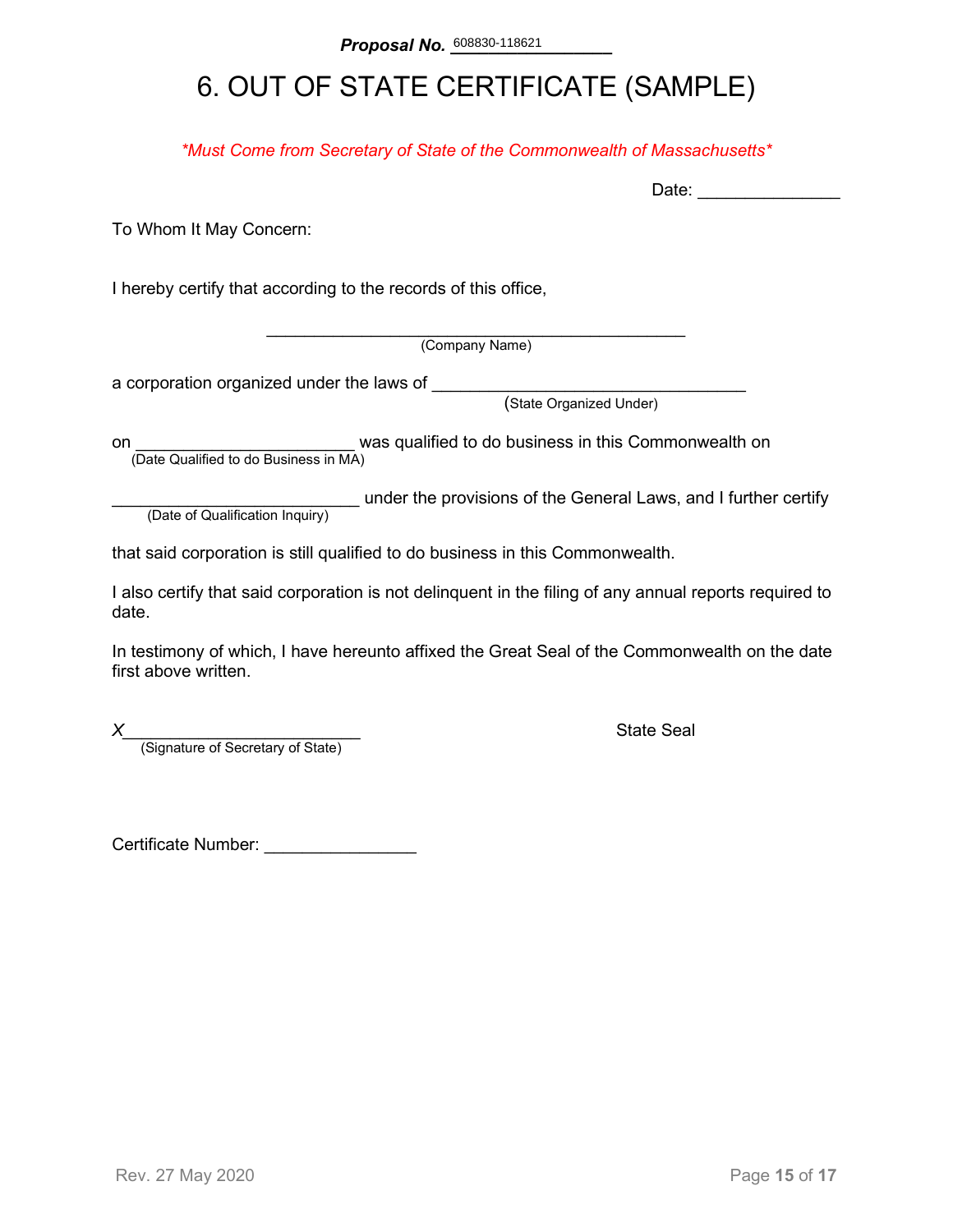## 7. DIESEL CONSTRUCTION EQUIPMENT DATA SHEET

Contractor Name: \_\_\_\_\_\_\_\_\_\_\_\_\_\_\_\_\_\_\_\_\_\_\_\_\_\_\_\_\_\_\_\_\_\_\_\_\_\_\_\_\_\_\_\_\_\_\_\_\_ Contract No: \_\_\_\_\_\_\_\_\_\_\_\_\_\_\_\_\_\_\_\_\_\_\_\_\_\_\_ Contract No: 118621

Project Name:  $\frac{\text{Frouder: } B}{\text{Brouk}}$  and  $\frac{\text{Frouder: } B}{\text{Brouk}}$  is the consister server server server server server server server server server server server server server server server server server server server server ser Westford - Bridge Replacement Br. (Precast Concrete) Beaver Brook Road over Beaver Project Name: Brook

| Equipment<br><b>Type</b> | Own<br>$\prime$<br>Rent | <b>Equipment</b><br><b>Make</b> | Equipment<br>Model &<br>Year | <b>Fuel Type</b> | Equipment<br><b>VIN</b> | Equipment<br><b>HP Rating</b> | ECD Type<br>DOC/DPF | <b>ECD</b><br>Manufact. | <b>ECD</b><br><b>Make</b> | <b>ECD</b><br><b>Model</b> | <b>ECD</b><br>Cert. | <b>ECD Install</b><br><b>Date</b> |
|--------------------------|-------------------------|---------------------------------|------------------------------|------------------|-------------------------|-------------------------------|---------------------|-------------------------|---------------------------|----------------------------|---------------------|-----------------------------------|
|                          |                         |                                 |                              |                  |                         |                               |                     |                         |                           |                            |                     |                                   |
|                          |                         |                                 |                              |                  |                         |                               |                     |                         |                           |                            |                     |                                   |
|                          |                         |                                 |                              |                  |                         |                               |                     |                         |                           |                            |                     |                                   |
|                          |                         |                                 |                              |                  |                         |                               |                     |                         |                           |                            |                     |                                   |
|                          |                         |                                 |                              |                  |                         |                               |                     |                         |                           |                            |                     |                                   |
|                          |                         |                                 |                              |                  |                         |                               |                     |                         |                           |                            |                     |                                   |
|                          |                         |                                 |                              |                  |                         |                               |                     |                         |                           |                            |                     |                                   |
|                          |                         |                                 |                              |                  |                         |                               |                     |                         |                           |                            |                     |                                   |